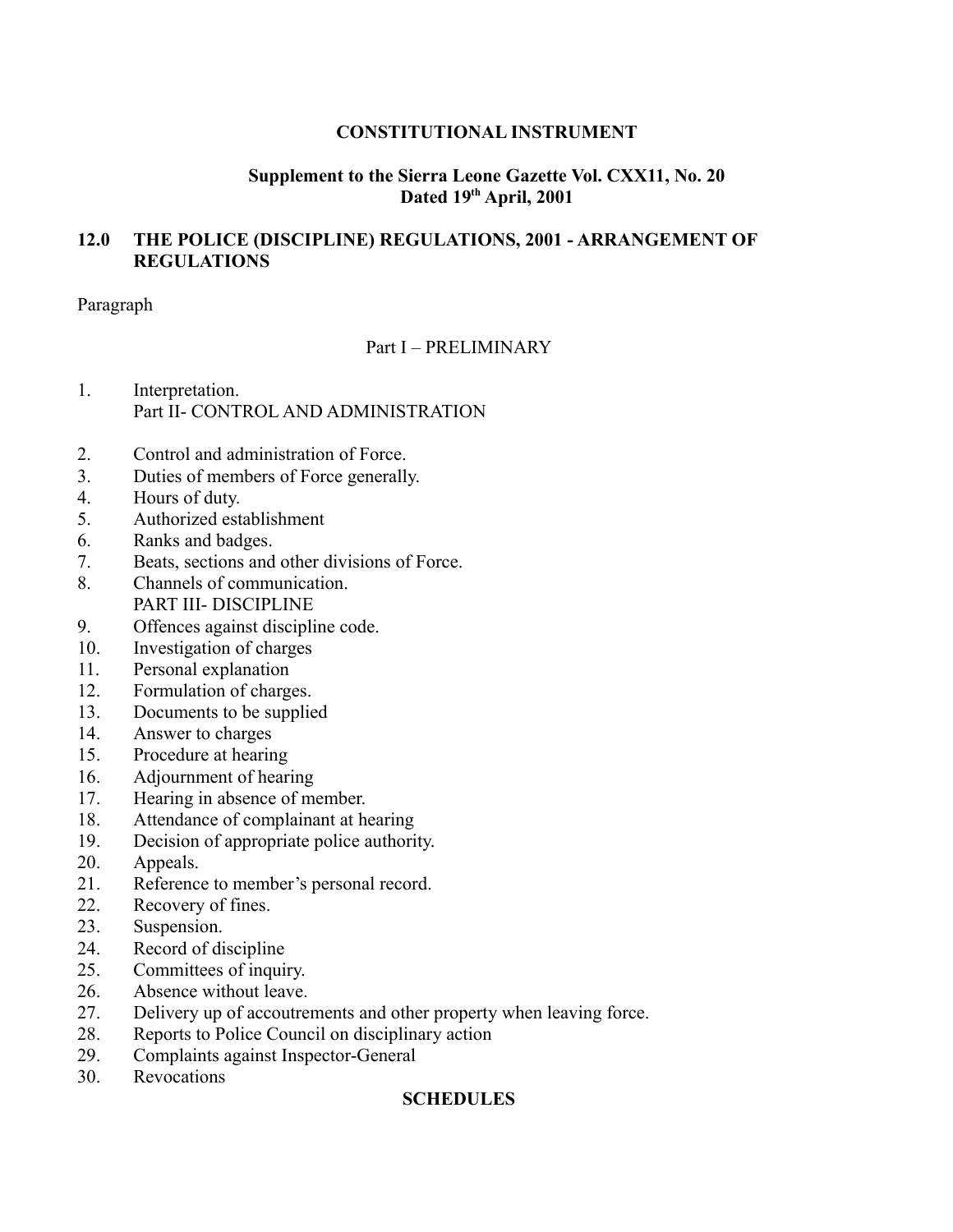First Schedule- Ranks and Badges of Rank Second Schedule-Discipline Code Third Schedule-Discipline Form.

#### **CONSTITUTIONAL INSTRUMENT NO. 2 OF 2001**

Published 19<sup>th</sup> April, 2001

THE CONSTITUTION OF SIERRA LEONE (Act No, 6 of 1991)

THE Police (DISCIPLINE) REGULATIONS, 2001

In exercise of the powers conferred on it by subsection (2) of section 158 of the Constitution of Sierra Leone, the Police Council, with the prior approval of the President, hereby makes the following Regulations:-

#### PART I- PRELIMINARY

1. In these Regulations, unless the context otherwise requires-Interpretation. "Appropriate police authority" means the member of the Force designated to hear a case under these Regulations;

"Force" means the Police Force of Sierra Leone referred to in subsection (1) of section 155 Of the Constitution;

"Force" means the Police Force of Sierra Leone referred to in subsection (1) of section 155 of the Constitution;

"Inspector-General "means the Inspector-General of Police Part II- CONTROL AND ADMINISTRATION

- 2. (1) Subject to subparagraph (2), the operational control and control and administration of the Force is vested in the Inspector-General, including administration the effective deployment, posting, transfers and other movement of members of the Force.
- (1) The Police Council may give broad policy guidelines to the Inspector-General to assist him in the discharge of his responsibilities.
- Duties of 3. (1) Every member of the Force shall perform such duties as members of may be Assigned to him by a superior in police rank, subject to the Force, general direction of the Inspector-General.

(2) The principal responsibility of every member of the Force, whether he is on On or off duty, is to protect life and property, to prevent and detect crime to Maintain peace and good order at all times and by all legal means.

- Hours of duty 4. It is the duty of every member of the Force to carry out all lawful orders and at All times to punctually and promptly perform all assigned duties and to attend to all matters within the scope of the assignment.
- Authorized 5. The authorized establishment of the several ranks of the Force and any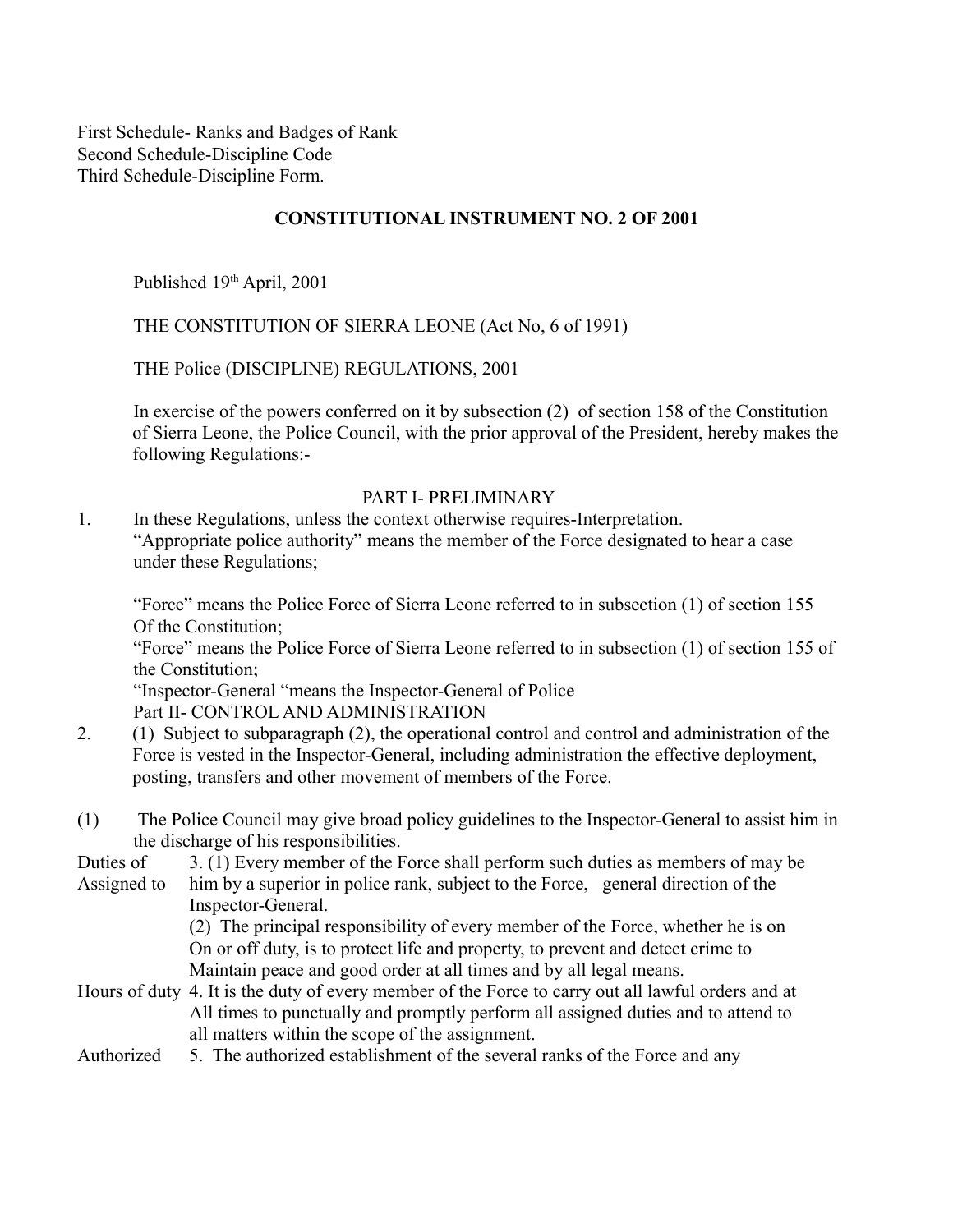- Establishment and any changes thereto shall be subject to the approval of the President and shall be sufficient to provide for the carrying out of police duties under responsible supervision in each tour of duty.
- Ranks and 6. The ranks of members of the Force are those set out in
- Badges, First Column I of the First Schedule together with the respective badges of rank show in Column If of that Schedule.
- Beasts, sections 7. The area to which a member of the Force is assigned for duty either generally
- And other or for a particular period of hours shall be known as a beat: a number of beats
- Force divisions of grouped for supervision by a sergeant or any inspector shall be known as a section: a number of sections grouped for supervision by an inspector shall be know as a subdivision; a number of sections or sub-divisions grouped for supervision by an Inspector shall be know as a subdivision; a number of sections or sub-divisions grouped for supervision by a superintendent or a number of divisions grouped for supervision by an Assistant Commissioner or by a member of the Force directly responsible to the Inspector General, shall be know as a police region.

Channel of 8. (1) A member of the Force shall communicate any grievance or other

- Communication matter relating to his service in the Force.
	- (a.a) In the case of a member of the Force who is below the rank of an Assistant Superintendent, through his head of division or region, to the Inspector-General:

Provided that, where the source or object of the grievance or other matter referred to in subparagraph (1) is the head of division or region, the member of the Force concerned may communicate directly to the Inspector-General; and

- (a.b) In the case of a member of the Force who is an Assistant Superintendent or above, excluding the Inspector-General; through the Inspector, to the Police Council.
- (2) It is an offence against discipline for a member of the Force to seek or obtain the intervention in any grievance or other matter relating to his service in the Force of any person or authority, whether political or otherwise, not referred to in subparagraph (1)

# **PART III-DISCIPLINE**.

- 7. Subject to these Regulations, a member of the Force Commits an offence against discipline if he commits one or more of the offences against discipline code, sexual schedule in the discipline code set out in the second schedule.
- 8. (1) Where a report or complaint is received from which it investigation of charges appears that a member of the Force may have committed an offence against discipline the matter shall be referred by the appropriate police authority to an investigating officer for investigation.

(2) The investigating officer shall be of, or above, the rank of inspector, as may be appropriate to the particular case.

- 11. The investigating officer shall, as soon as in practicable- Personal explanation (a) Inform the member of the Force in writing of the report or complaint and Give him a written notice.
	- (i) Informing him that he is not obliged to say anything concerning the matter, But that he may, if he so desires, make a written or oral statement concerning the matter to the investigating officer, and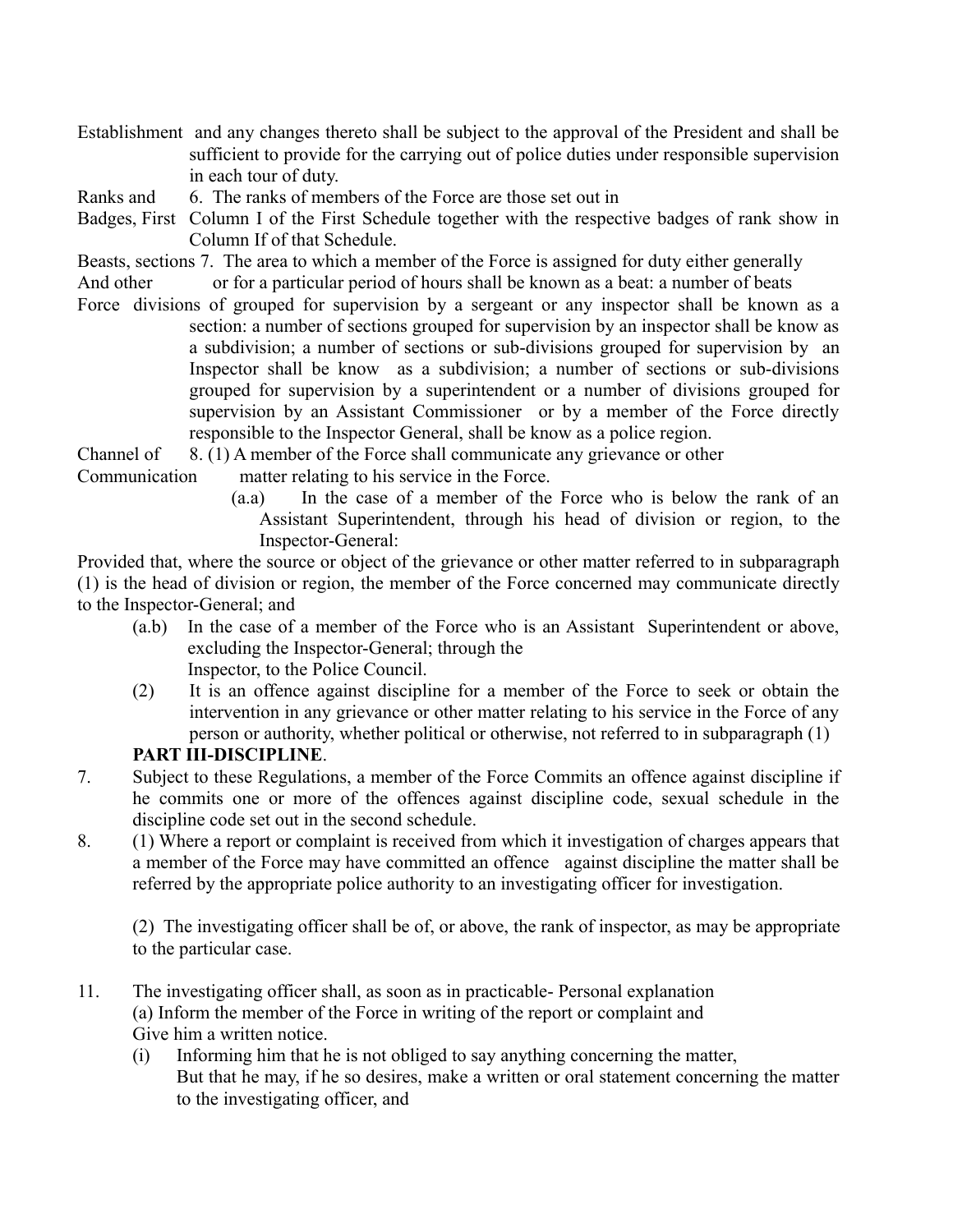- (ii) Warning him that if he makes such a statement, it may be used in any Subsequent disciplinary proceedings; and
- (b) submit a report to the appropriate police authority on the matters referred to in subparagraph (a), and any other matters inquired into including the account of witnesses, if any.
- Promulgation 12. (1) The appropriate police authority, after considering the report of the
	- Investigating officer and any statement made under paragraph 11, shall decide whether the member of the Force investigated shall be charged with an offence and, if so, he shall as soon as possible cause to be entered on a discipline form the offence with which the member is charged and such particulars as will leave

The member in no doubt as to the precise nature of the alleged offence.

**(2)** A discipline form shall be in the form act out in the Third schedule or in a Form to the like effect.

Provided that where the person is an assistant Superintendent or above; excluding the Inspector-General, the charge or charges shall be formulated by or under the supervision of a law officer.

- Document to. 13. Where a member of the Force is charged with an offence, be supplied shall as soon as possible, be supplied with copies of-
	- (a) any written statement be may have made under paragraph 11 or of an account of any oral statement so made:
	- (b) the report or complaint on which the charge is founded or so much thereof as relates to be member and of any report thereon, other than the report of the investigating officer, notwithstanding that they may be confidential:
	- (c) any statement relating to the charge made by any witness to be called in support of the charge, together with the name and address of such witness, and
	- (d) any statement relating to the charge made by any person, other than a witness to be called in support of the charge, to the investigating officer or to anybody on his behalf, together with the person's name and address.
	- 1. (1) The member shall be invited to state on the discipline Answer to charges Form-
		- (a) Whether or not he admits the charge:
		- (b) The names and addresses of any witnesses to relevant facts whose attendance at the hearing of the case be wishes the appropriate police Authority to take steps to secure.
		- (2) Any witness referred to in subparagraph (1) (b) who is a member of the Force shall be ordered to attend at the hearing of the case and any other such Witness shall be given due notice that his attendance is desired and of the time and place of the hearing.
		- (3) Where the member admits the charge, the appropriate police authority may dispense with the hearing of the case and recommend to the appropriate disciplinary authority the imposition of the prescribed punishment for the offence, in accordance with subparagraph (2) of paragraph 19.
	- 14 (1) The member shall be ordered to appear at the hearing of Procedure at the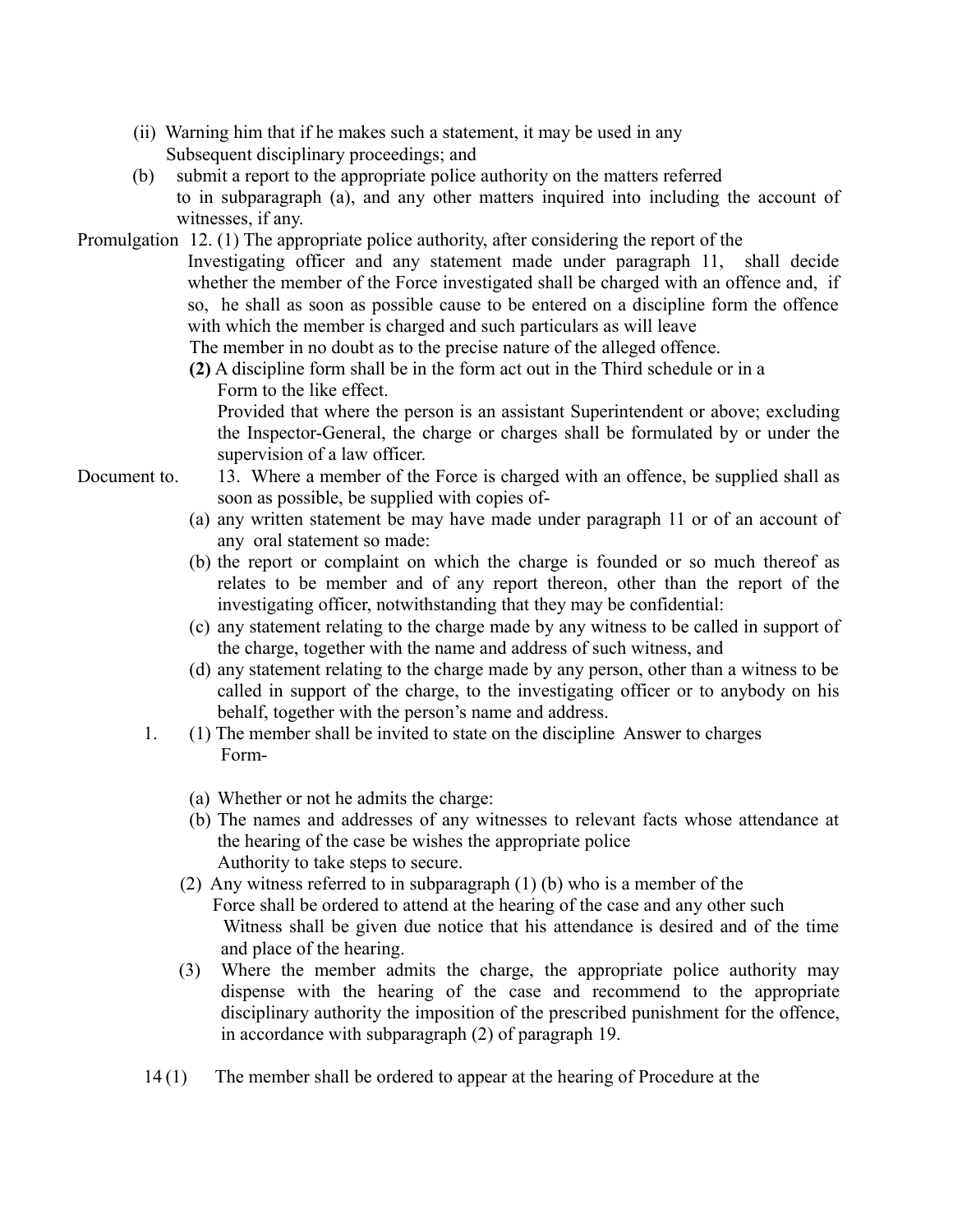Case, which shall be conducted by the appropriate police authority hearing as the presiding officer.

- (2) The case against the member shall be presented by a member of the Force Designated by the appropriate police authority.
- (3) If the member does not admit the charge, the hearing shall proceed as though He denied the charge.
- (4) The standard of proof at any hearing under these Regulations shall be proof on the balance of probabilities.
- (5) Before the case against the member is presented, the member may submit that the facts alleged in the charge are not such as to constitute the offence with which he is charged and the appropriate police authority, if he upholds that submission, shall dismiss the charge to which the submission relates.
	- (6) The member may conduct his defense either in person or by a member of the Force selected by himself on his behalf:

Provided that if the member is represented by a member of the Force, the accused as well as his representative, may cross examine the witnesses called in support of the case against him

- (7) An accurate record of the proceedings at the hearing of the case shall be taken and, if a punishment is imposed and the member contemplates and appeal, at his request made within the period during which notice of appeal may be given, a transcription of the record shall be made and a copy thereof supplied to him.
- Adjournment 16. The hearing of a case may be adjourned from times to time as the Circumstances of the case may require.
- Hearing in 17. (1) If the member does not attend the hearing of the case, the hearing may Absence of be proceeded with and concluded in his absence.

Accused

Provided that-

- (a) If the member is detained in pursuance of the sentence of a court in a prison or other institution to which the Prisons Act, 1960 applies,
- No.22 of 1960 and desires to make representations in person at the hearing, the hearing shall not be concluded until the member has been enabled to make such representations:
	- (b) If good reason is given to the appropriate police authority by, or on

Behalf of the member why the member is unable to attend the hearing other than that the member is detained as a foresaid, the hearing shall be adjourned.

(2) Where owing to the absence of the member, it is impossible to comply with the procedure described in paragraphs 11, 13 and 15 (1), that procedure shall be dispensed with.

18. (1) The appropriate police authority shall allow a complainant Attendance of who is a member of the public to attend the hearing while witnesses are complainant at hearing being examined or cross-examined on the facts alleged in the charge and, such authority considers it appropriate, shall allow him to be accompanied by a personal friend or relative who is not to be called as witness at the hearing.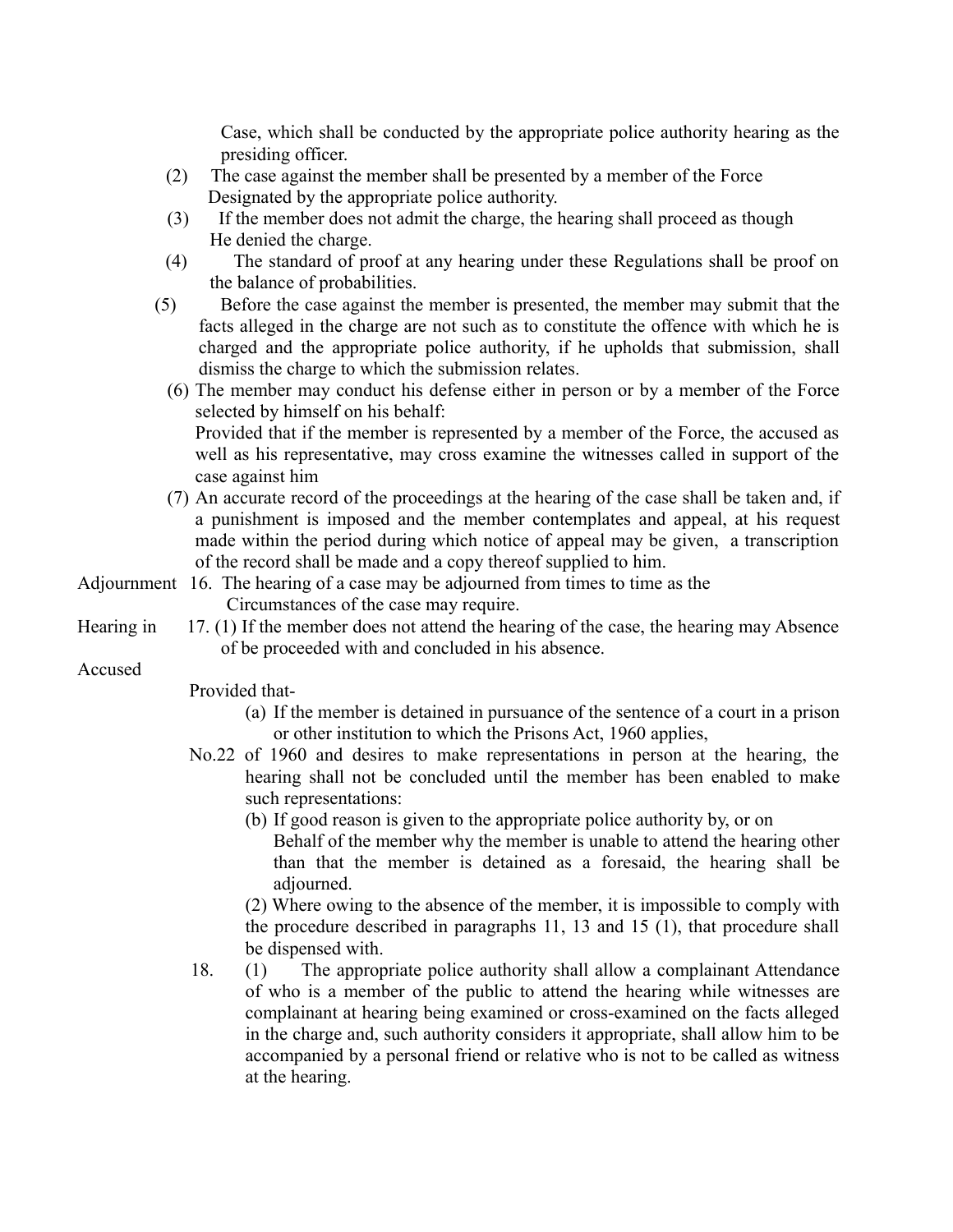#### **Provided that**

- (a) Where the complainant is to be called as a witness at the hearing, he and any person allowed to accompany him shall not be allowed to attend before be gives his evidence; and.
- (b) Where it appears to the appropriate police authority that a witness may, in giving evidence, disclose information which, in the public interest, ought not to be disclosed to a member of the public, he shall require the complainant and any person allowed to accompany him to withdraw while the evidence is given.

(2) Where the member gives evidence, then, after the presenting officer has had an opportunity of cross-examining him, the appropriate police authority shall put to him any questions which the complainant requests should be so put and might have been properly so put by the presenting officer and, at his discretion, may allow the complainant himself to put such questions to the member.

(3) Subject to subparagraphs (1) and (2), the complainant and any person allowed to accompany him shall neither intervene in, nor interrupt, the bearing; and if he or such a person accompanying him should believe in a disorderly or abusive manner, or otherwise misconduct himself, the appropriate police authority may exclude him from the remainder of the hearing.

Decision of appropriate 19. (1) The appropriate police authority, shall, at the conclusion of the police authority hearing, recommend either the dismissal of the case or the imposition

Of one of the following punishments, namely-

- (a) Dismissal from the Force;
- (b) Requirement to resign from the Force as an alternative to dismissal, Either forthwith or on such date as may be specified in the decision
- (c ) reduction in rank;
- (d) Fine not exceeding one month's net salary;
- (e) Eviction from barracks quarters:
- (f) Restitution for any loss, damage or injury caused by the member as a Result of the offence:
- (g) Reprimand;
- (h) Caution
- (2) A recommendation under subparagraph (1) shall be made-
	- (a) In the case of a member of the Force who is below the rank of an Assistant Superintendent, to the Inspector-General, who shall impose any punishment Recommended or as modified as he thinks fit; and
	- (b) in the case of a member of the Force who is an Assistant Superintendent or Above, excluding the Inspector-General, through the Inspector-General, to the Police Council which shall impose any punishment recommended or as modified As it thinks fit.
	- (3) As soon as possible after the appropriate police authority has reached a Decision, that decision shall be recorded on the discipline form and notified in writing to the member.
		- 20. (1) Any member of the Force who is aggrieved by any appeals decision under paragraph 19, may, within 21 days of the notification of that decision to him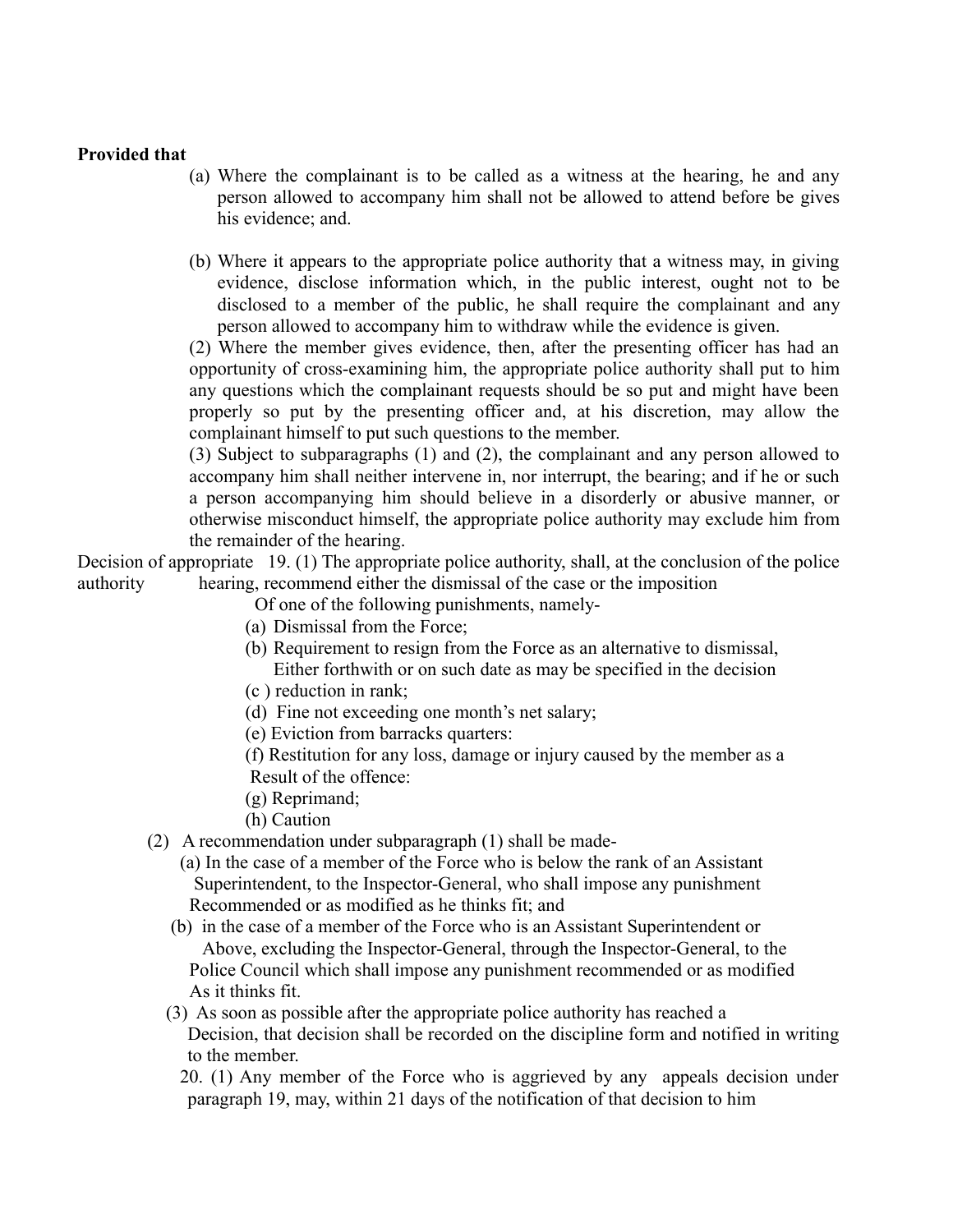Appeal.

- (a) If he is below the rank of an Assistant Superintendent, to a tribunal appointed by the Inspector-General whose decision shall be final; and.
- (b) If he is an Assistant Superintendent or above, excluding the Inspector-
- General, to the Police Council whose decision shall be final.
- (2) A tribunal under subparagraph (1) (a) shall consist of three persons appointed by the Inspector-General and shall have as chairman a member of the Force who is two ranks above the appellant.

21. In considering which punishment to impose under paragraph Reference to member's personal record 19, regard shall be had to the accused record of police service as

22. A fine imposed in respect of any one offence shall, without recovery of prejudice

To any other method of recovery, be recoverable by deductions fines. From the accused' pay during the period of three months following the imposition of the punishment.

Provided that if the member leaves the Force, the whole amount of any fine unpaid May be deducted from any pay then due.

1. (1) Where a report of complaint is received from which it suspension appears that a member of the Force may have committed an offence against discipline, the Inspector-General acting on the advice of the appropriate police authority, may suspend the member concerned from office.

**(2)** A suspension under subparagraph (1) shall not be a punishment but only an administrative measure to facilitate an impartial and timely investigation and accordingly, suspension shall be with full pay and shall be in force until.

(a) It is decided that the member concerned shall not be charged with any disciplinary offence; or

(b) The member has been charged with a disciplinary offence and either all the charges have been dismissed or a punishment has been imposed, or.

( C) the Inspector-General decides otherwise, whichever occurs first.

Record of 24. There shall be kept in the Force a record of discipline book in

Discipline which shall be entered every charge made against a member of the Force,

 Together with the decision thereon and a record of the decision in any further Disciplinary proceedings in connection therewith.

Committees of 25. The Inspector-General may from to time appoint a committee consisting of Inquiry one or more superior police officers to inquire into and report to him on any

Matter affecting the good order and discipline of the Force.

Absence 26 (1) A member of the Force who is absent without leave for 21 days shall Without leave have his name struck off the membership of the Force with effect from the First day of such absence with stoppage of pay.

 $(2)$  When the member referred to in subparagraph  $(1)$  returns to duty, the Inspector-General may, at his discretion order his name to be reinstated.

Delivery ups of 27 Every member of the Force who is dismissed or otherwise ceases to hold Accoutrement office in the Force shall forthwith deliver up to any member of the Force under And other whom he is serving or designated by Inspector-Genera all the clothing, arms, Property when accoutrements and other Government or Force property which may have been Leaving Force supplied to him or entrusted to his care.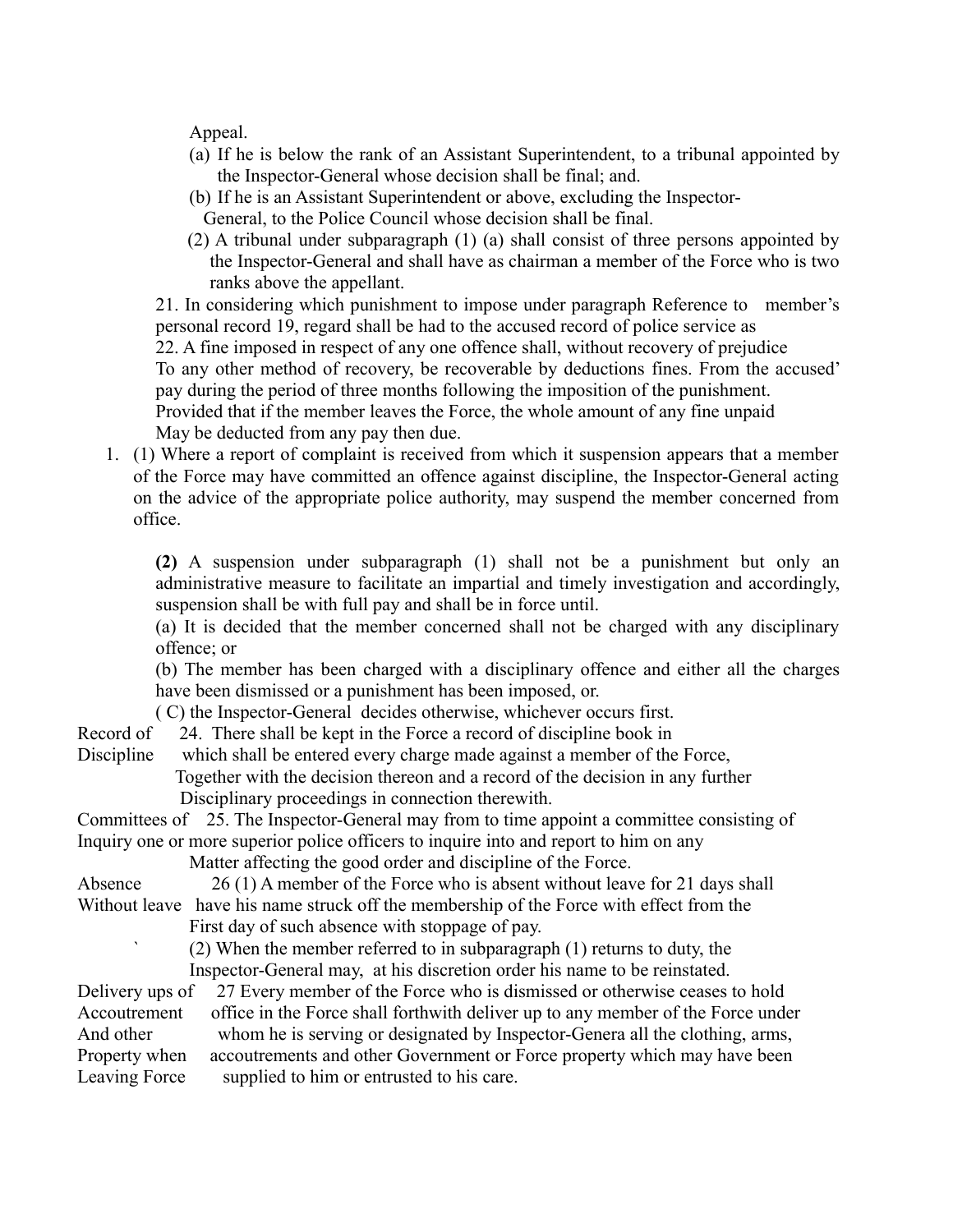| 28. The Police Council shall be informed by the Inspector-Reports to           |                   |
|--------------------------------------------------------------------------------|-------------------|
| General from time to time and when it so requests regarding the Police Council |                   |
| Complaints made, the essence of the misconduct complained of, the              | on disciplinary   |
| Quality and manner and the timeliness of the investigations conducted          | action            |
| Against a member of the Force, and the outcome of such investigations as       |                   |
| Recorded in the Force discipline record referred to in paragraph 24.           |                   |
| 29. (1) Complaints against the Inspector-General shall be made to the          | Complaints        |
| Police Council.                                                                | Against the       |
|                                                                                | Inspector-General |

- (2) Where any complaint is referred to the Police Council pursuant to subparagraph (1), the Police Council shall investigate the matter and shall, after giving the Inspector-General the opportunity to be heard, submit its report, including its recommendations, to the President.
- (3) For the purposes of this paragraph, the Inspector-General and the Deputy Inspector-General shall not form part of the membership of the Police Council.
- 30. Paragraphs 4, 18,19,20,21 and 22 of the Police Rules, Vol. Revocation VII of the subsidiary Legislation of Sierra Leone, and P1095 ARE HEREBY REVOKED.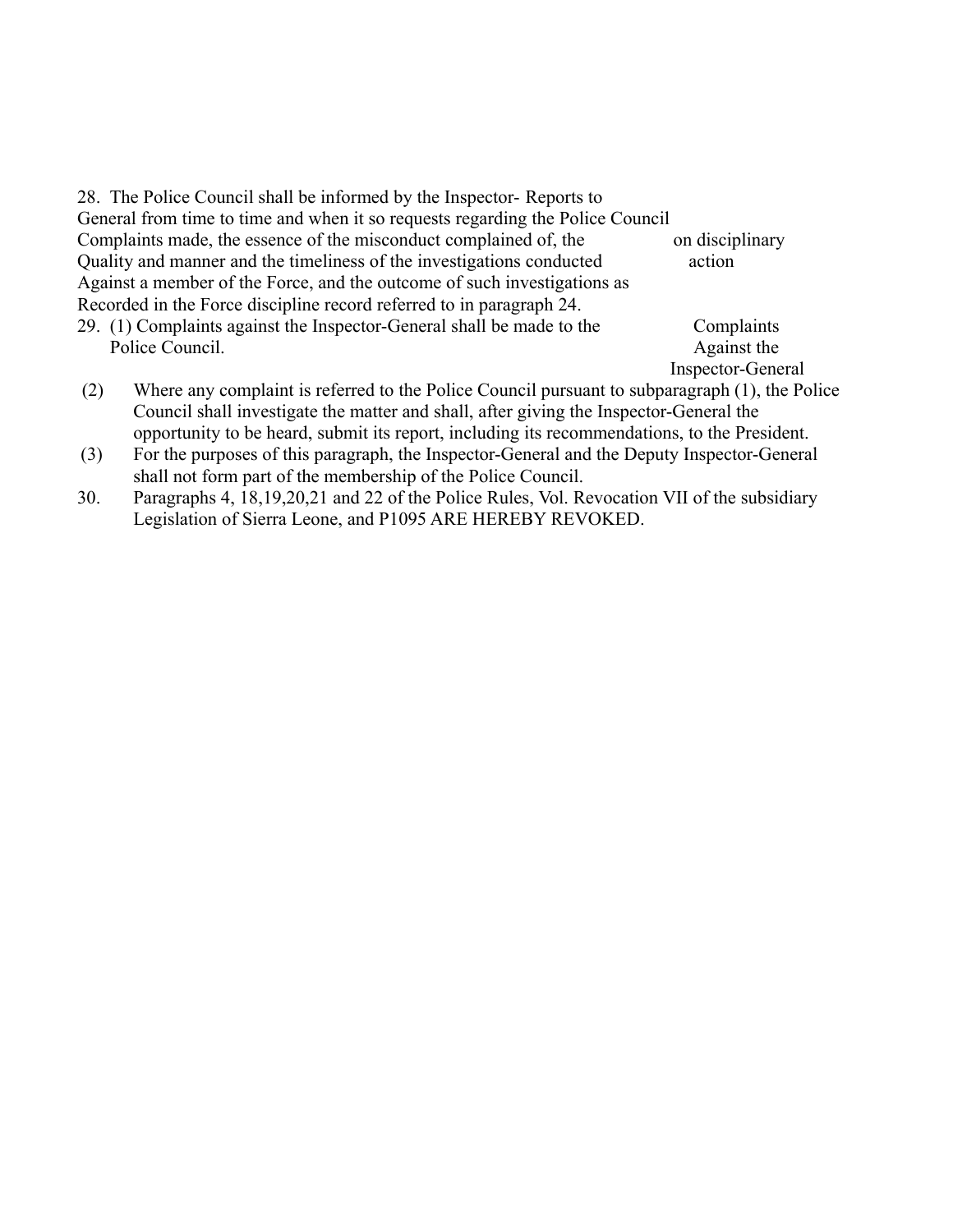|    | <b>FIRST SCHEDULE</b>       |                                                                                                                                    | (Paragraph 6)                                                                                  |
|----|-----------------------------|------------------------------------------------------------------------------------------------------------------------------------|------------------------------------------------------------------------------------------------|
| 1. | <b>INSPECTOR-GENERAL</b>    | <b>RANKS AND BADGES OF RANK</b><br>Crossed tip staves<br>Surrounded by a Wreath, Two Stars<br>and the National Cost of Arms above. |                                                                                                |
| 2. | DEPUTY INSPECTOR-GENERAL-   |                                                                                                                                    | Crossed tipstaves,<br>Surrounded by a wreath, one Star and<br>The National Coat of Arms above. |
| 3. | ASSISTANT INSPECTOR GENERAL |                                                                                                                                    | Crossed tip staves surrounded by a<br>Wreath and National Coat of Arms                         |
| 4. | <b>CHIEF SUPERINTENDENT</b> |                                                                                                                                    | A star and the national coat of arms.                                                          |
| 5. | <b>SUPERINTENDENT</b>       |                                                                                                                                    | -The National Coat of Arms.                                                                    |
| 6. | ASSISTANT SUPERINTENDENT    |                                                                                                                                    | -Three Stars                                                                                   |
| 7. | <b>INSPECTOR</b>            |                                                                                                                                    | - Two Stars                                                                                    |
| 8. | <b>SERGEANT</b>             |                                                                                                                                    | - Three Chevrons.                                                                              |
| 9. | <b>CONSTABLE</b>            |                                                                                                                                    | - Nil                                                                                          |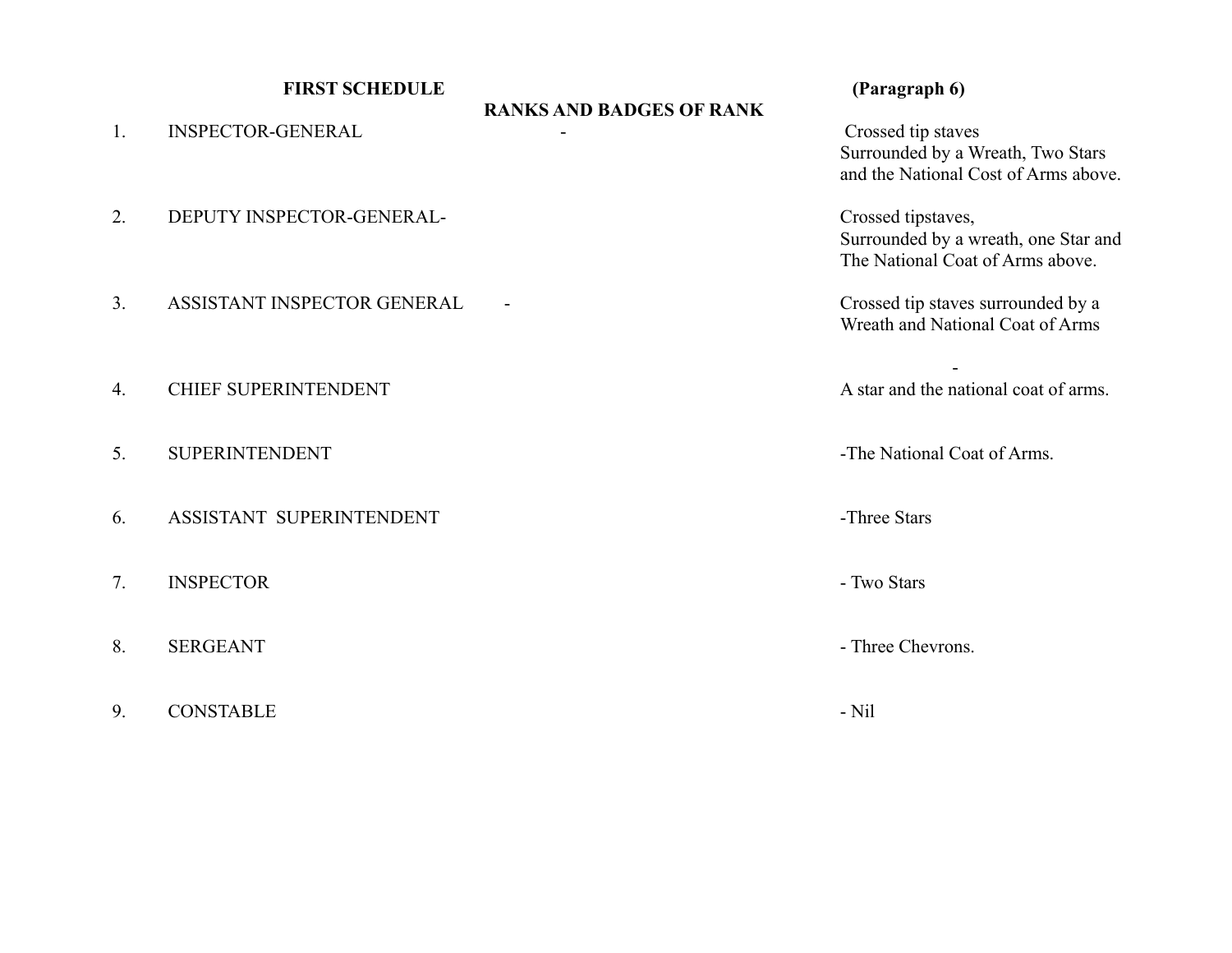# **SECOND SCHEDULE**

# **DISCIPLINE CODE**

(Paragraph 9)

The following shall be offences against discipline:-

- 1. Insubordination;
- 2. Disobedience of lawful orders given him by his superior in rank, whether orally or in Writing or by signals;
- 3. Disrespect in words, act or demeanour to his superior in rank;
- 4. Use of abusive or insulting language to, assaulting or quarrelling with any member of the Force:
- 5. Oppressive or tyrannical conduct towards an inferior in rank;
- 6. Pawning, selling, giving, leading, losing by neglect, causing willful damage to, Altering without permission, exchanging or failing to report any damage to any of the Articles of clothing, arms, accoutrements or necessaries issued to him or to any other Member of the force, or any Government property;
- 7. Inattention or misbehavior on parade;
- 8. Being late for parade;
- 9. Parading for duty dirty or untidy in person, arms, clothing or accoutrements;
- 10. Drunkenness;
- 11. Drinking any intoxicating liquor when on duty;
- 12. Entering any place licensed for the sale of intoxicating liquors when on duty except in The execution of his duties;
- 13. Entering any place where narcotic drugs or other illegal substance is sold or served except

In the execution of his duties;

- 14. Removing any armlet or duty badge when on duty or endeavouring at any time to conceal Or disguise his number or identity;
- 15. Smoking when on duty;
- 16. Neglect of duty, that is to say;

Failure to work a beat properly r irregular conduct on beat or sentry;

- 17. Failure to attend to any reasonable request made to him by any member of the public or lack in civility to any member of the public;
- 18. While being under arrest or in confinement, leaving or escaping from arrest or confinement before being set at liberty by proper authority;
- 19. Using unnecessary violence to, or ill-using any person in custody;
- 20. Negligently permitting a prisoner to escape;
- 21. When knowing where an offender is to be found, failing to report the same or to exert himself to make the offender amenable to law;
- 22. Failure to assist any person injured or taken ill in his presence;
- 23. Omission to make any necessary entry in any official document , book or paper;
- 24. Making or causing to be make or signing any False statement in any official record or document;
- 25. Prevarication before any court or at any inquiry, or before any superior in rank;
- 26. Withholding or failing to report promptly any complaint or report against any member Of the Force;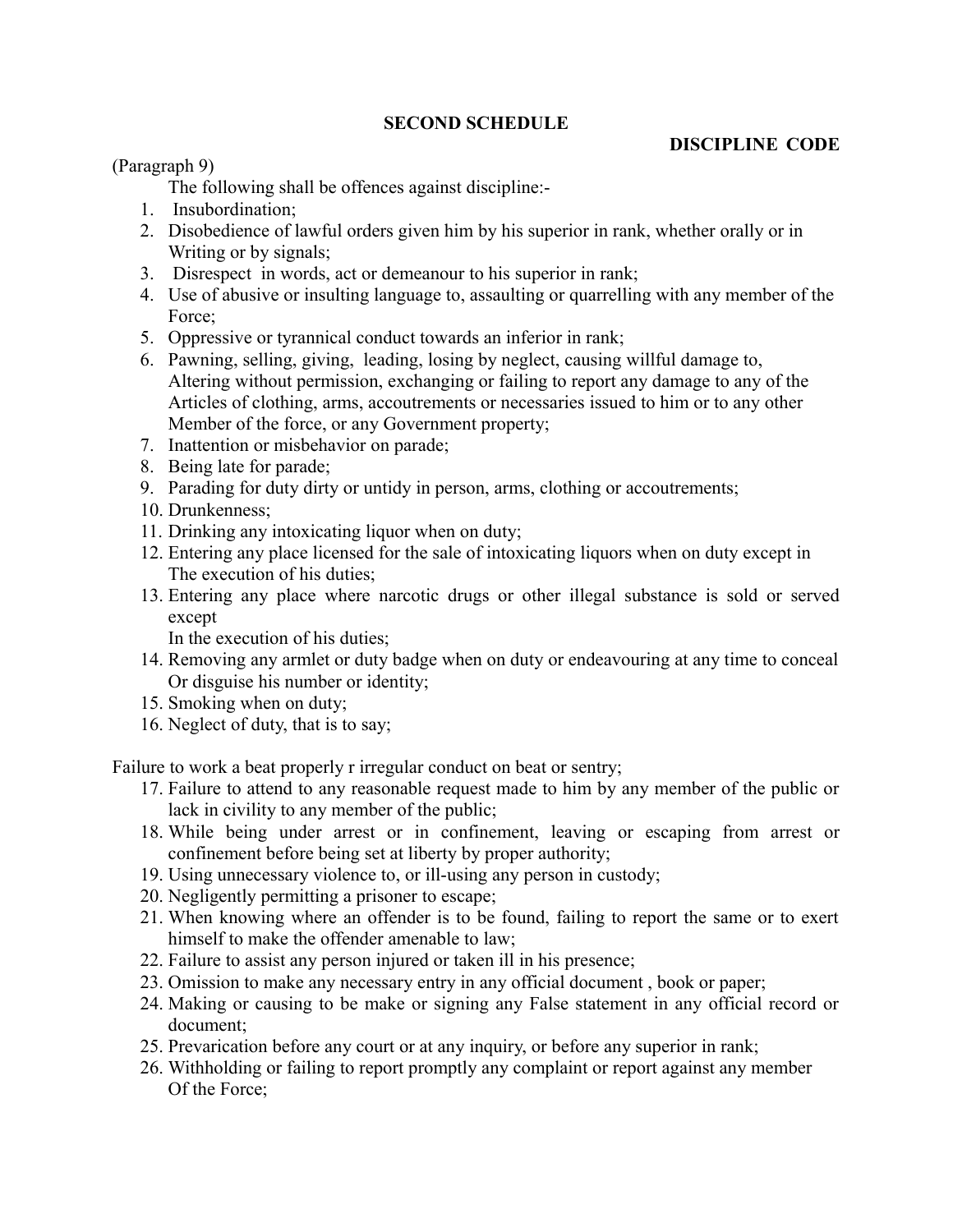- 27. Neglecting or refusing to assist in the apprehension of any member of the Force charged with any offence;
- 28. Protecting any person not being a police officer from his creditors under pretence of his Being a police officer or protecting any police officer in any manner otherwise than is Allowed by law;
- 29. Making or joining in making any anonymous complaint;
- 30. Making any frivolous or vexatious complaint;
- 31. Corrupt or improper practice, which offence is committed by-
	- (a) Lending money to, or borrowing money from any member of the Force or becoming Security for any member of the Force either directly or indirectly;
	- (b) Accepting directly or indirectly any gratuity, gift, subscription or testimonial without the knowledge and permission of the superior police officer under whom he is serving, or receiving any bribe;
	- (c) Incurring debt without any reasonable prospect or intention of paying it, or having Incurred any debt making no reasonable effort to pay the same;
	- (d) Failing properly to account for, or to make a prompt and true return, of any money or Property received by him in the course of his duties;
	- (e) Placing himself under a pecuniary obligation to any person in such a manner as might Affect his properly carrying out his duties as a member of the Force; or.
	- (f) Improperly using, or attempting to use his position as a member of the Force for his Private advantage;
- 32. Divulging any matter or thing which it is his duty to keep secret;
- 33. Improperly conveying information directly or indirectly to any person of any warrant or
	- Summons which has been issued or is about to be issued against such person;
- 34. Communicating to any unauthorized person matters connected with the Force without leave from the superior police officer under whom he is serving;
- 35. Being absent without leave;
- 36. Malingering or feigning sickness;
- 37. Concealing any venereal or contagious or infectious disease, or neglecting or failing to report the fact that he is suffering from such disease;
- 38. Gambling or permitting or falling to report gambling in police stations or barracks or in

Any other premises occupied for the purposes of the Force;

39. Neglect of health, that is to say, neglecting, failing or refusing to obey the instruction of

Any medical officer when in hospital or when receiving medical treatment;

- 40. Committing any act of plunder or wanton destruction of property;
- 41. Discharging any firearm without just cause;
- 42. Failing to make or submit any report or return which it is his duty to make;
- 43. Failing to comply with any standing order issued by the Inspector-General;
- 44. Criminal conduct, that is conviction in any court of law;
- 45. Disobeying or otherwise contravening any Barracks code of conduct;
- 46. Neglect of family responsibility, that is neglect to provide reasonably or to take Reasonable care of dependants, including children born out of wedlock;
- 47. Any other act, conduct, disorder or neglect to the prejudice of good order and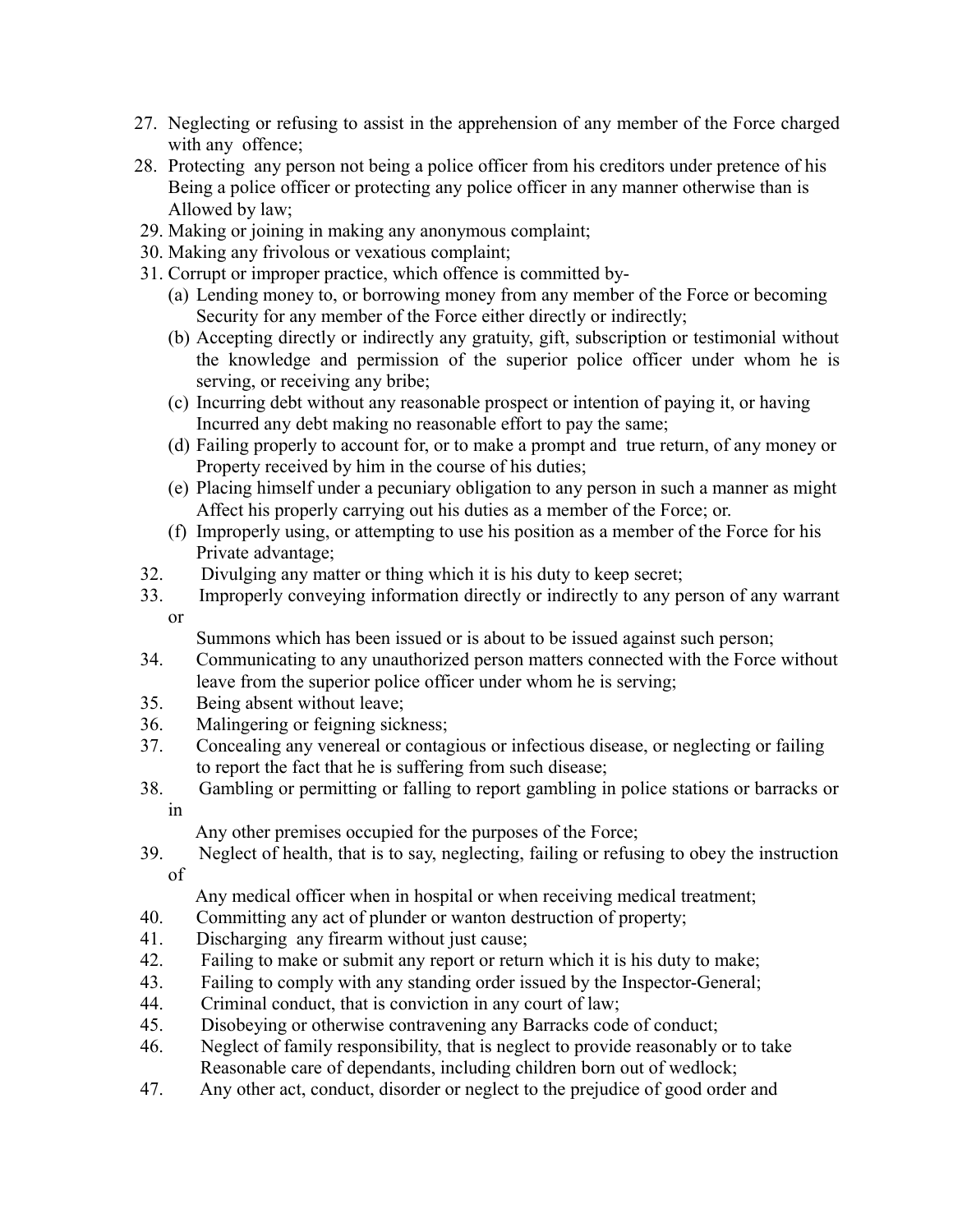Discipline.

# **THIRD SCHEDULE** (Paragraph (12) (2)

### **DISCIPLINE FORM**

- 1. Member's Name Number, Rank:
- 2. Particulars of offence:
	- (1) Time:
	- (2) Date: and

- (3) Place
- 3. Names and Addresses of Witness (es) to offence:
- 4. The Member's answers to the questions whether-
	- (1) he admits or denies the charge(s):
	- (2) He wishes to select a member of the Force to assist him in presenting his case.
	- (3) He wishes the appropriate police authority to secure the attendance of any witness for Him at the hearing:
- 2. Particulars of Hearing:
	- (1) Time
	- (2) Date and
	- (3) Place:
- 3. Decision of appropriate police authority on hearing of case
- 4. Notification of Decision in 6 above:
- 5. Whether member wishes to appeal:
- 6. Grounds of appeal where answer to 8 above is in the affirmative.

# **EXPLANATORY NOTES**

- 1. The use of the masculine gender "he". This, by law would normally include the female "She" in accordance with section  $171(2)(a)$  of the Constitution.
- 2. Reference to the Inspector-General as including any person acting in his place. This is Also normally implied by law as, for instance, by section (7) (2)Xd). Where a reference to a public officer includes a reference to his successors in office, his deputies and all other assistants.
- 3. These notes do not form part of the Regulations.

MADE this  $7<sup>th</sup>$  day of September, 2000

 ALBERT Joe Demby, **Chairman**